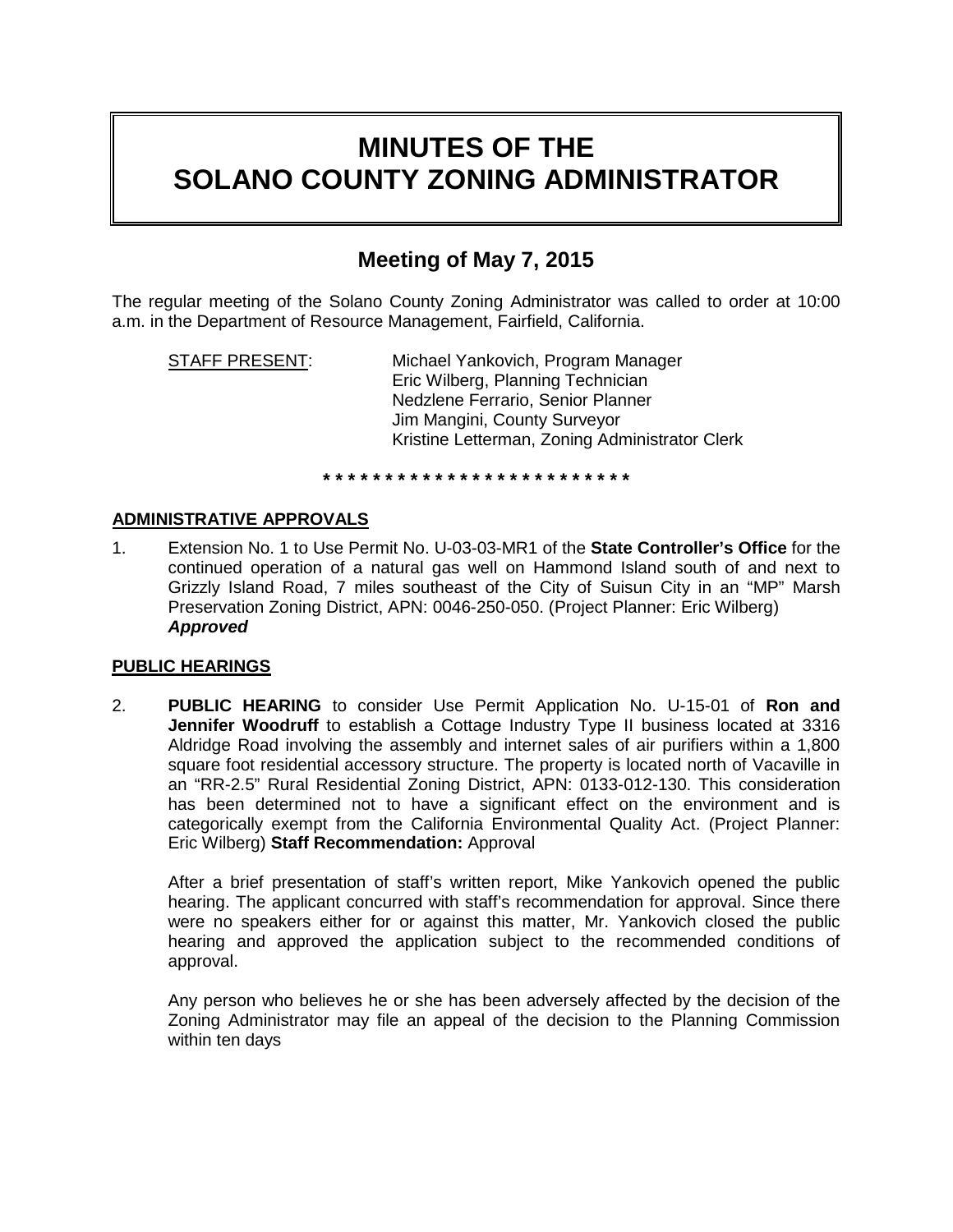3. **PUBLIC HEARING** to consider Minor Subdivision Application No. MS-14-03 of **Brian West (Pippo Ranch)** to subdivide a 22 acre parcel into three lots of 2.5 acres and one lot of 14 acres located at the corner of English Hills Road and Cantelow Road, Vacaville, in an "A-20" Exclusive Agricultural Zoning District, APN: 0105-110-590. The Zoning Administrator will also be considering adoption of a Mitigated Negative Declaration of Environmental Impact as recommended by the Solano County Department of Resource Management. (Project Planner: Nedzlene Ferrario) **Staff Recommendation:** Approval

At the request of the applicant, Mr. Yankovich continued this matter to the next regularly scheduled meeting of May 21, 2015.

4. **PUBLIC HEARING** to consider Minor Subdivision Application No. MS-14-04 of **Edward Biggs** to divide a 57.77± acre parcel into a 20± and 37.77± acre parcel located at 4321 Abernathy Road, Suisun, in an "A-SV-20" Suisun Valley Agricultural Zoning District, APN: 0027-040-230. This consideration has been determined not to have a significant effect on the environment and is categorically exempt from the California Environmental Quality Act. (Project Planner: Nedzlene Ferrario) **Staff Recommendation:** Approval

After a brief presentation of staff's report, Mike Yankovich opened the public hearing. Kathleen and Mitchell Soloaga who are neighboring property owners were present at the hearing. They wanted to make sure if this project is approved that they will still be able to use the current road to access their property. They also wanted clarification that their farming practices would be allowed to continue even after development of the subject property.

Mr. Yankovich assured the Soloagas that they will be able to continue farming and are allowed to do so under the County's Right to Farm Act. The property owner, Edward Biggs indicated that he had no problem with the Soloagas continuing to use the road for access.

It was noted by staff that a letter was received from Richard Zimmerman, a neighboring property owner. The letter voiced Mr. Zimmerman's concerns with regard to the adequacy of the tentative map, a potential adverse effect on traffic flow and vehicular and pedestrian safety on Abernathy Road, and inadequate design of the flag lot. Mr. Yankovich stated that staff would address Mr. Zimmerman's concerns in writing

Mr. Yankovich commented that staff will need to perform some additional review to determine the location of the actual road and easement access to make sure that there are no conflicts with regard to circulation.

Mr. Yankovich continued this matter to the next regularly scheduled meeting of May 21, 2015.

5. Since there was no further business, the meeting was **adjourned**.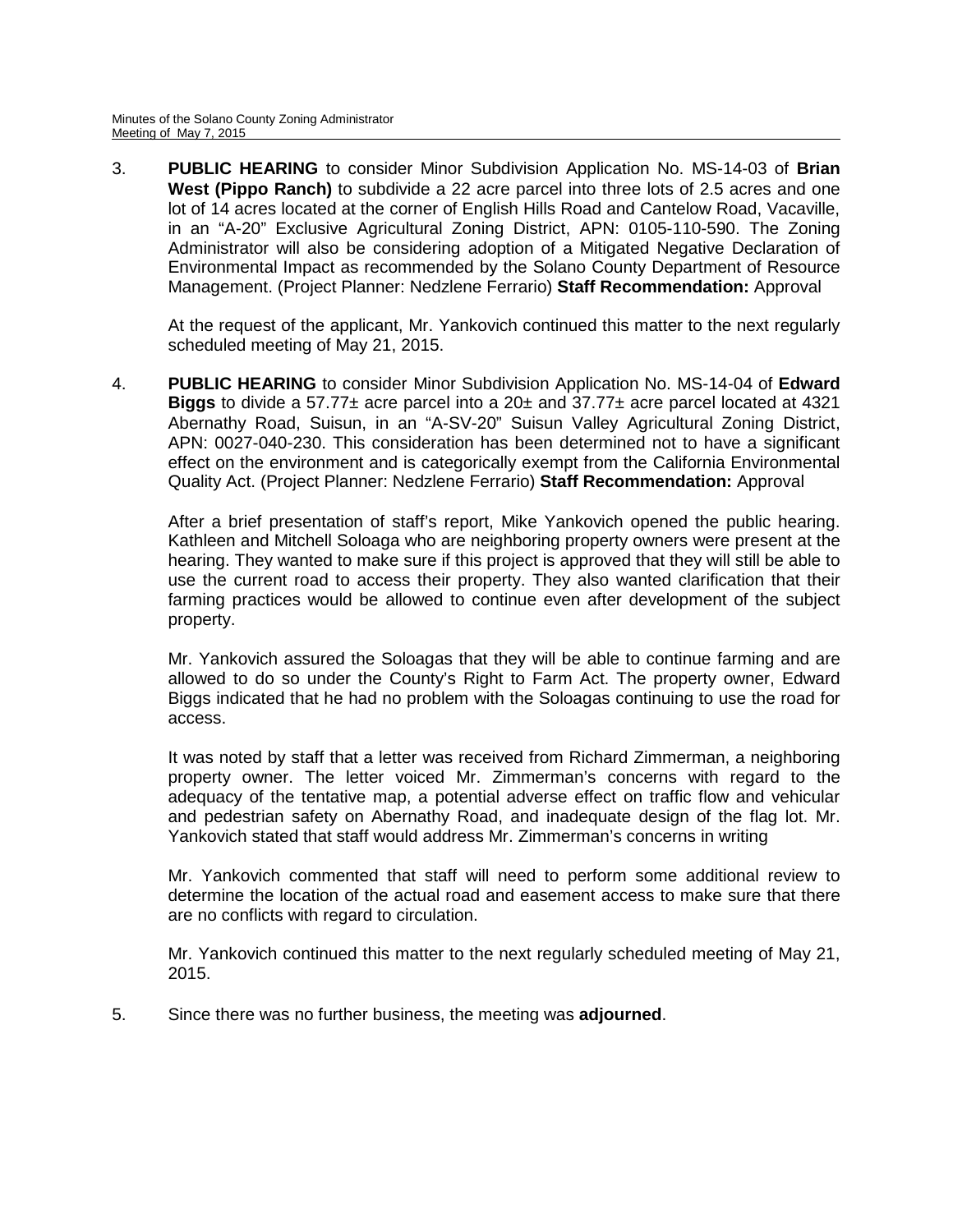# **MINUTES OF THE SOLANO COUNTY ZONING ADMINISTRATOR**

## **Meeting of May 21, 2015**

The regular meeting of the Solano County Zoning Administrator was called to order at 10:00 a.m. in the Department of Resource Management, Fairfield, California.

STAFF PRESENT: Michael Yankovich, Program Manager Nedzlene Ferrario, Senior Planner Eric Wilberg, Associate Planner Jim Mangini, County Surveyor Kristine Letterman, Zoning Administrator Clerk

#### **\* \* \* \* \* \* \* \* \* \* \* \* \* \* \* \* \* \* \* \* \* \* \* \* \***

## **ADMINISTRATIVE APPROVALS**

1. Compliance Review No. 1 of Use Permit No. U-09-02 of **Mill Station Veterinary Service (c/o Jason Bravos)** for a permitted veterinary operation located at 7768 Sikes Road, 3 miles east of the City of Dixon in an "A-40" Exclusive Agricultural Zoning District, APN: 0112-020-080. (Project Planner: Eric Wilberg) *Approved*

### **PUBLIC HEARINGS**

2. **CONTINUED PUBLIC HEARING** to consider Minor Subdivision Application No. MS-14- 03 of **Brian West (Pippo Ranch)** to subdivide a 22 acre parcel into three lots of 2.5 acres and one lot of 14 acres located at the corner of English Hills Road and Cantelow Road, Vacaville, in an "A-20" Exclusive Agricultural Zoning District, APN: 0105-110-590. The Zoning Administrator will also be considering adoption of a Mitigated Negative Declaration of Environmental Impact as recommended by the Solano County Department of Resource Management. (Project Planner: Nedzlene Ferrario) **Staff Recommendation:** Approval

After a brief presentation of staff's report, Mike Yankovich opened the public hearing. There was some discussion amongst the applicant and department staff regarding construction of the roadway. It was concluded that any grading concerns would be addressed during the grading permit process.

Since there was no one from the public wishing to speak, Mr. Yankovich closed the public hearing and approved the minor subdivision application subject to the recommended conditions of approval, including an amendment to Condition No. 7 with regard to habitat mitigation.